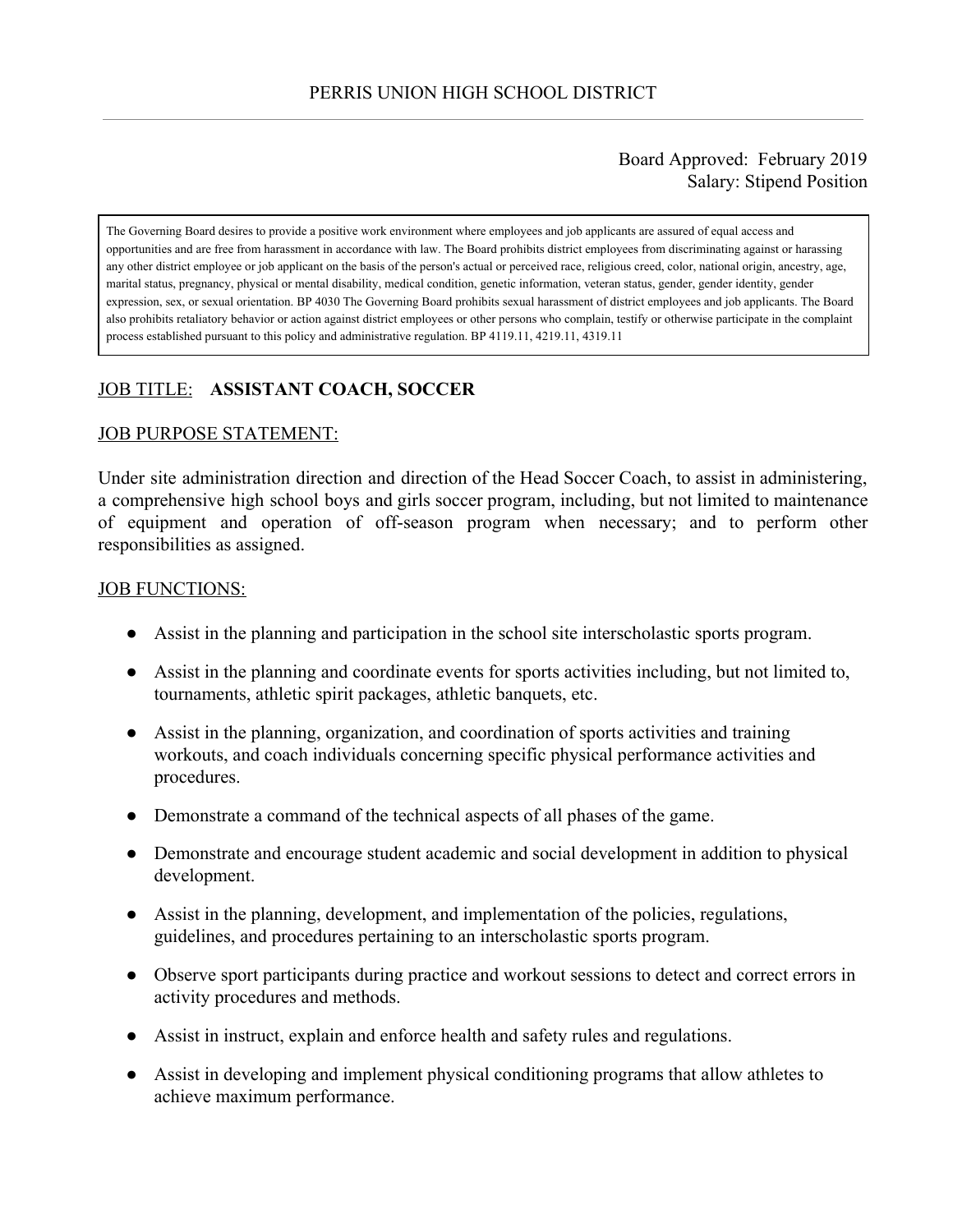## JOB TITLE: **ASSISTANT COACH, SOCCER** Page 2 of 3

### JOB FUNCTIONS – continued

- Assist in the selection of interscholastic sport activity uniforms and related sport apparatus and equipment.
- Assist in assessing the athletic team skills and abilities and the opponents capabilities and determine game strategies.
- Assist in opponent scouting activities.
- Understand and carry out oral and written directions with minimal accountability controls.
- Communicate effectively in English in oral and written form.
- Build and maintain a positive working relationship with parents, students, other coaches, staff, and the public.
- Work cooperatively with other school leaders in a school environment with multiple curricular and co-curricular programs.
- Understand the principles, goals, and objectives of public education.
- Knowledge of the methods, techniques, procedures, and strategies concerning the development and maintenance of an effective interscholastic sports program.
- Knowledge of modern trends pertaining to interscholastic sports programs and activities.
- Commitment between academic and athletic excellence for student athletes.
- Demonstrate successful ability to follow the National Federation of High Schools Coaches Code of Conduct and the California Interscholastic Federation (CIF) Coaches Code of Conduct, and Pursuing Victory with Honor.

## PHYSICAL ABILITIES:

- Physical Demands: This is a non-sedentary position that involves walking, running, and standing for extended periods of time. This position requires accurate perception of sound, near and far vision, depth perception, handling and working with educational sport aids, equipment, and providing oral information and directions.
- Working Conditions: Sport activities will be held outdoors or indoors depending on the sport. Exposure to seasonal outdoor temperatures (30 $\degree$  F – 115 $\degree$  F), possible wind, rain, and snow, loud noise from participants and spectators.